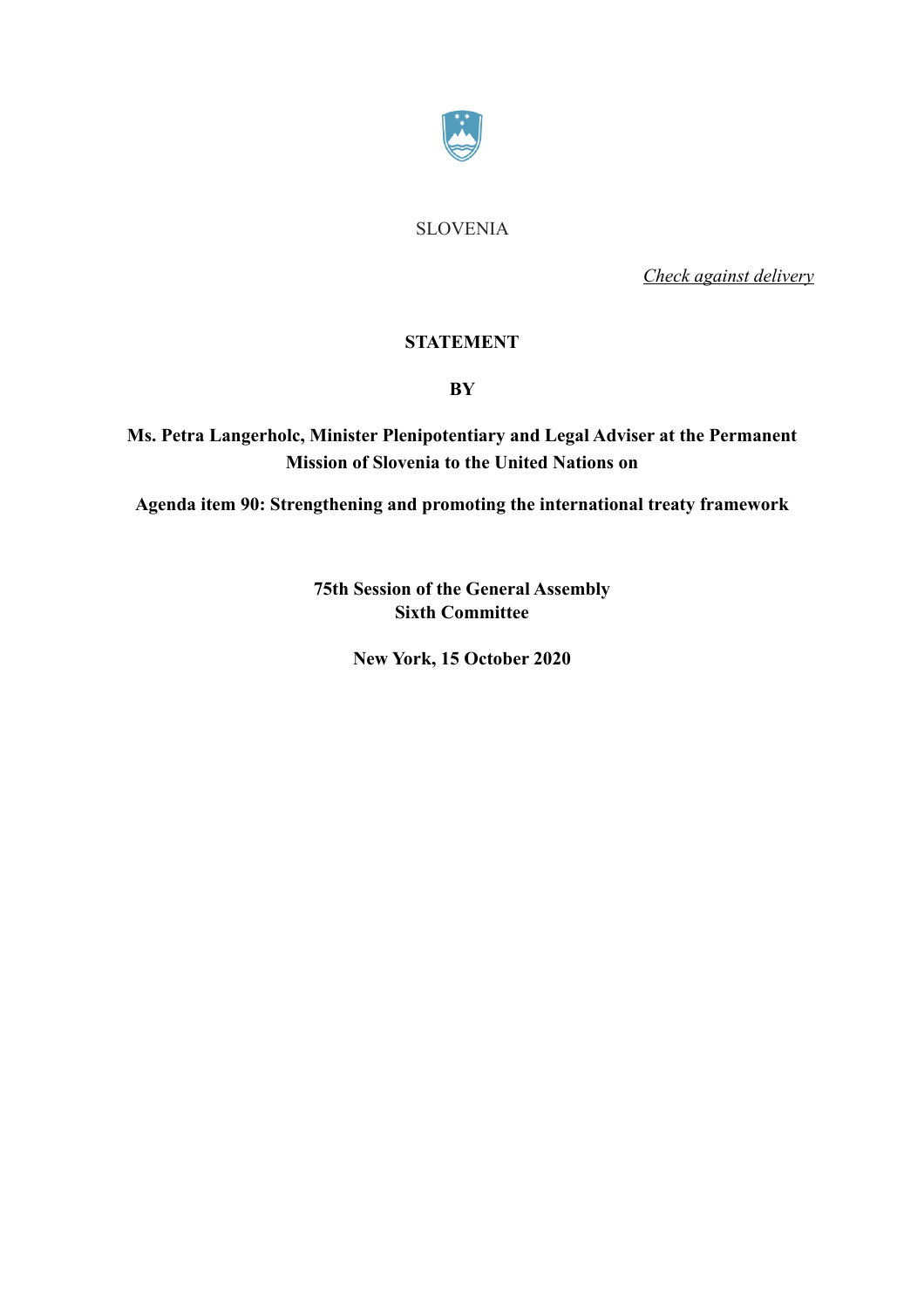## Mr. Chairman (Madam Chairperson),

Allow me to begin by expressing Slovenia's appreciation that the item "Strengthening and promoting the international treaty framework" is on the 6<sup>th</sup> Committee's agenda, and by welcoming the Secretary-General´s report on the review of regulations to give effect to Article 102 of the UN Charter. The report very helpfully sets out information on the practice of registration and publication of treaties and possible options to review those regulations, taking into account issues identified by Member States.

## Mr. Chairman (Madam Chairperson),

Slovenia first generally believes that the item "Strengthening and promoting the international treaty framework" should not be confined to discussing the UN treaty registration regulations only, but should be used as a platform for a more general discussion on issues related to treaties and treaty framework, for example withdrawals from treaties and the increasing role of non-treaty instruments that undermine to a certain extent the role of treaties. In this regard, we also support the idea to discuss the role and gather best practices of depositaries. As a depositary of a limited number of treaties, that issue would be of particular interest to us.

In relation to UN treaty registrations, Slovenia notes the fact that there appears to be a significant geographical imbalance in treaty registrations in the past decade, with Eastern European Group representing merely 8 % of all registrations. We believe that this data should be among those factors that encourage further simplification of treaty registration, in particular by using tools that enable online registration. In that regard, we support the idea to enable registration through a customised online tool. That would be of particular use to small states with limited resources for treaty registration purposes.

In relation to Article 1 of the regulations, we welcome the outline of practice of the Secretariat relating to the registration of provisionally applied treaties requested by Mexico. While we recognise that in practice, provisionally applied treaties are being registered based on the internal interpretation of the regulations, we believe that the current text of Article 1 does not provide a sufficiently clear and transparent guidance to States on the registration of such treaties. In our view, Article 1(2) could, in the interest of clarity and transparency, benefit from further clarification by inserting explicit wording on the registration of provisionally applied treaties, taking also into account that certain multilateral treaties such as the so-called commodity agreements refer both to provisional entry into force as well as provisional application.